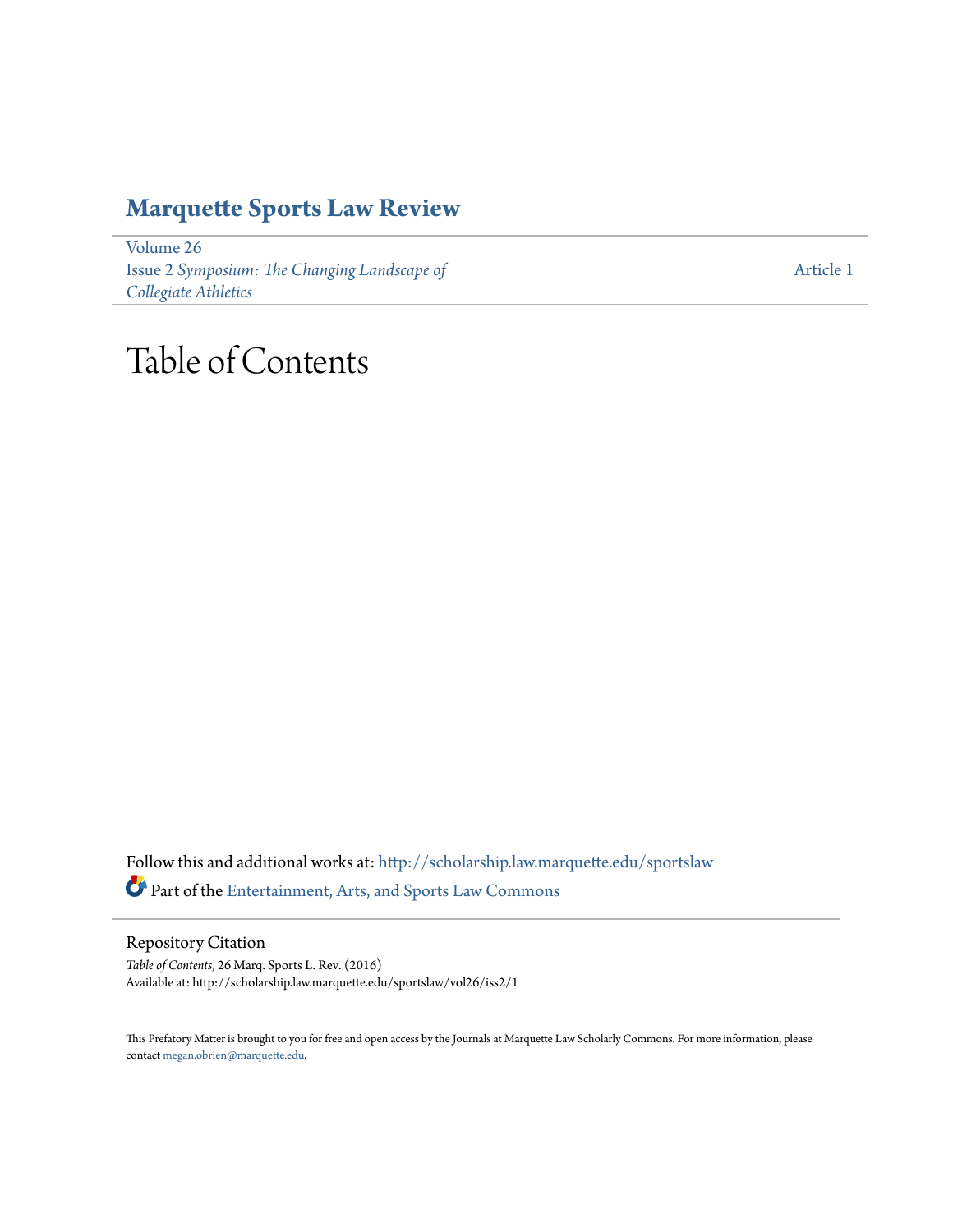## **MARQUETTE SPORTS LAW REVIEW**

**VOLUME 26 SPRING 2016 NUMBER 2**

### **CONTENTS**

### **SYMPOSIUM: THE CHANGING LANDSCAPE OF COLLEGIATE ATHLETICS**

| <b>FOREWORD</b>                                                                                                  |
|------------------------------------------------------------------------------------------------------------------|
|                                                                                                                  |
| <b>ARTICLES</b>                                                                                                  |
| THE RELATIONSHIP BETWEEN A COLLEGIATE STUDENT-ATHLETE AND THE UNIVERSITY: AN<br>HISTORICAL AND LEGAL PERSPECTIVE |
| NEITHER EMPLOYEES NOR INDENTURED SERVANTS: A NEW AMATEURISM FOR A NEW<br><b>MILLENNIUM IN COLLEGE SPORTS</b>     |
| FROM BOARD OF REGENTS TO O'BANNON: HOW ANTITRUST AND MEDIA RIGHTS HAVE<br><b>INFLUENCED COLLEGE FOOTBALL</b>     |
| ADDRESSING THE CURRENT CRISIS IN NCAA INTERCOLLEGIATE ATHLETICS: WHERE IS<br>CONGRESS?                           |
| THE NINTH CIRCUIT DECISION IN O'BANNON AND THE FALLACY OF FRAGILE DEMAND                                         |
| THE DEMAND FOR STUDENT-ATHLETE LABOR AND THE SUPPLY OF VIOLATIONS IN THE NCAA                                    |
| LET'S GIVE IT ARREST: WHY THE NCAA SHOULD ADOPT A UNIFORM DISCIPLINARY POLICY                                    |
| HEY, COLLEGE SPORTS. COMPROMISE ON COMPENSATION AND YOU CAN HAVE A LEGAL<br><b>MONOPOLY</b>                      |
| PAYING NCAA ATHLETES                                                                                             |